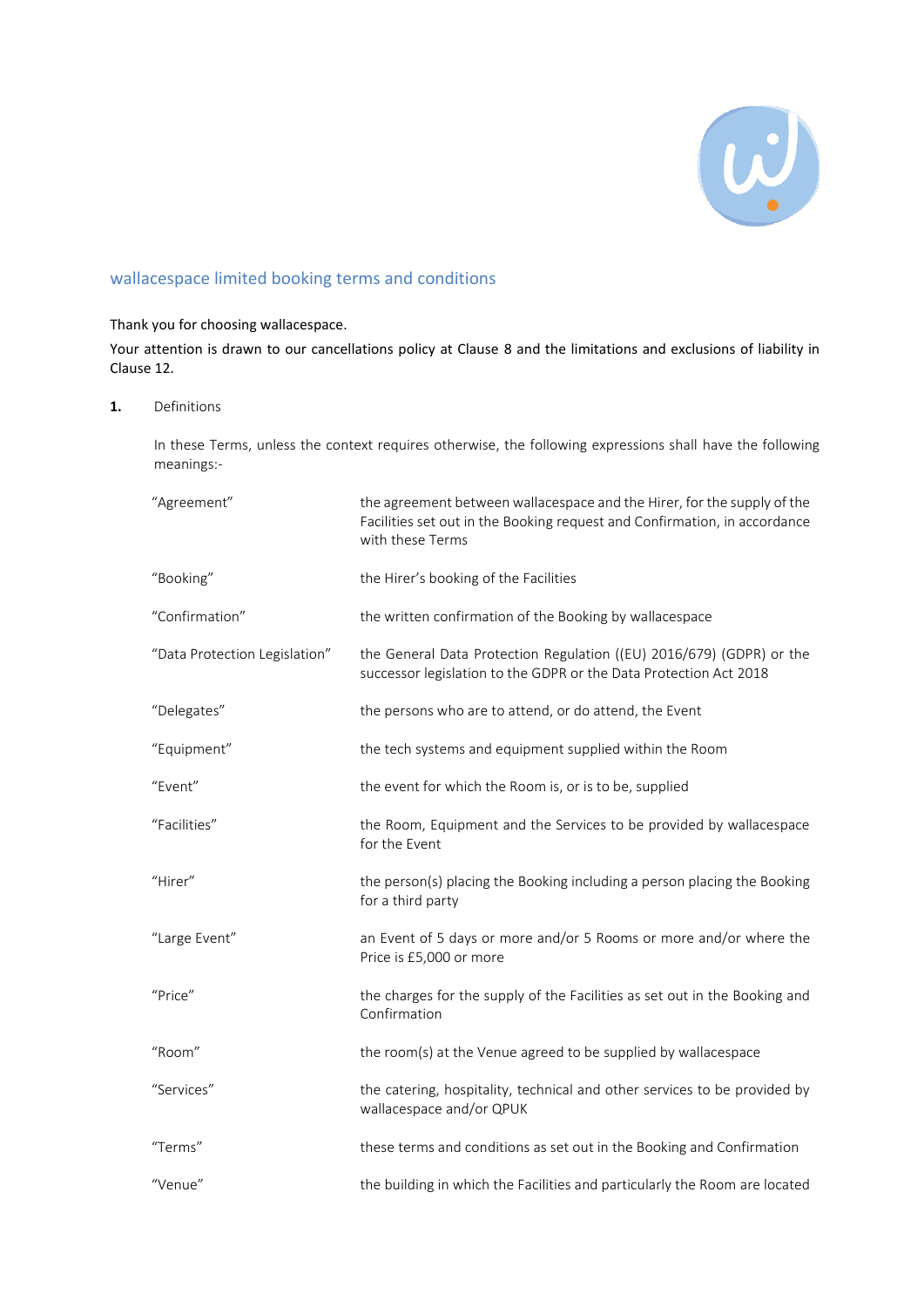"wallacespace" wallacespace limited, a company incorporated and registered in England and Wales with company number 02792054

- **2.** Interpretation
- 2.1 Clause headings shall not affect the interpretation of these Terms.
- 2.2 A person includes a natural person, corporate or unincorporated body (whether or not having separate legal personality).
- 2.3 Unless the context otherwise requires, words in the singular shall include the plural and in the plural shall include the singular.
- 2.4 A reference to a statute or statutory provision is a reference to it as amended, extended or re-enacted from time to time. A reference to a statute or statutory provision includes any subordinate legislation made from time to time under that statute or statutory provision.
- 2.5 Any words following the terms including, include, in particular or any similar expression shall be construed as illustrative and shall not limit the sense of the words, description, definition, phrase or term preceding those terms.
- 2.6 If there is an inconsistency between any of the provisions of the Booking request, Confirmation and these Terms, the Confirmation, the Confirmation shall prevail over these Terms and the Booking request, and these Terms shall prevail over the Booking request.
- **3.** Bookings
- 3.1 The Booking request is an offer by the Hirer to hire the Room and other Facilities for the Event, each as specified in the request in accordance with these Terms.
- 3.2 The Booking shall be deemed accepted when wallacespace issues a Confirmation and this is when the Agreement comes into existence.
- 3.3 These Terms apply to the Agreement to the exclusion of any other terms that the Hirer seeks to impose or incorporate, or which are implied by trade, custom, practice or course of dealing.
- 3.4 The Hirer shall not assign, transfer, charge or deal in any other manner with any of its rights and obligations under or arising out of the Agreement without wallacespace's prior written consent.
- 3.5 A person placing a Booking on behalf of a third party shall, in addition to the third party, be liable as the Hirer under this Agreement.
- 3.6 The Hirer (if more than one person) shall be jointly and severally liable in respect of their obligations in this Agreement.
- 3.7 Nothing in the Agreement is intended to, or shall be deemed to, establish any partnership, joint venture or agency between wallacespace and the Hirer.
- **4.** Payment
- 4.1 At wallacespace's discretion, in particular for new Hirers or for any Event commencing after 6pm at the weekend or any Large Event or where there is third party demand for the Room, wallacespace reserves the right to require payment of a non – refundable deposit of all or part of the Price immediately after Confirmation or, if required after Confirmation, on such date as wallacespace may specify. If the Hirer does not pay any required deposit by the due date, wallacespace may treat the booking as having been cancelled by the Hirer. Any sums paid as a deposit shall put towards the relevant invoice when it is raised.
- 4.2 In consideration for the supply of the Facilities, the Hirer shall pay the Price to wallacespace. The Price is exclusive of value added tax (VAT) which shall be paid at the same time as payment of the relevant invoice.
- <span id="page-1-0"></span>4.3 The Price will be invoiced as soon as reasonably possible following the date of the Event, provided that for Events due to last for more than 1 week, wallacespace reserves the right to invoice weekly.
- 4.4 The Hirer shall pay each invoice within 14 days of receipt, in cleared funds to a bank account nominated in writing by wallacespace.
- 4.5 If the Hirer does not make any payment due to wallacespace under the Agreement by the due date for payment, then:
	- (a) the Hirer shall pay statutory compensation and interest in accordance with the Late Payment of Commercial Debts (Interest) Act 1998, such interest to be payable on the overdue sum from the due date until actual payment, whether before or after judgment; and
	- (b) wallacespace may suspend the supply of any Facilities (whether under the Agreement and/or any other agreements between the parties) until payment has been made in full; and/or
	- (c) wallacespace may terminate the Agreement and/or any other agreements between the parties.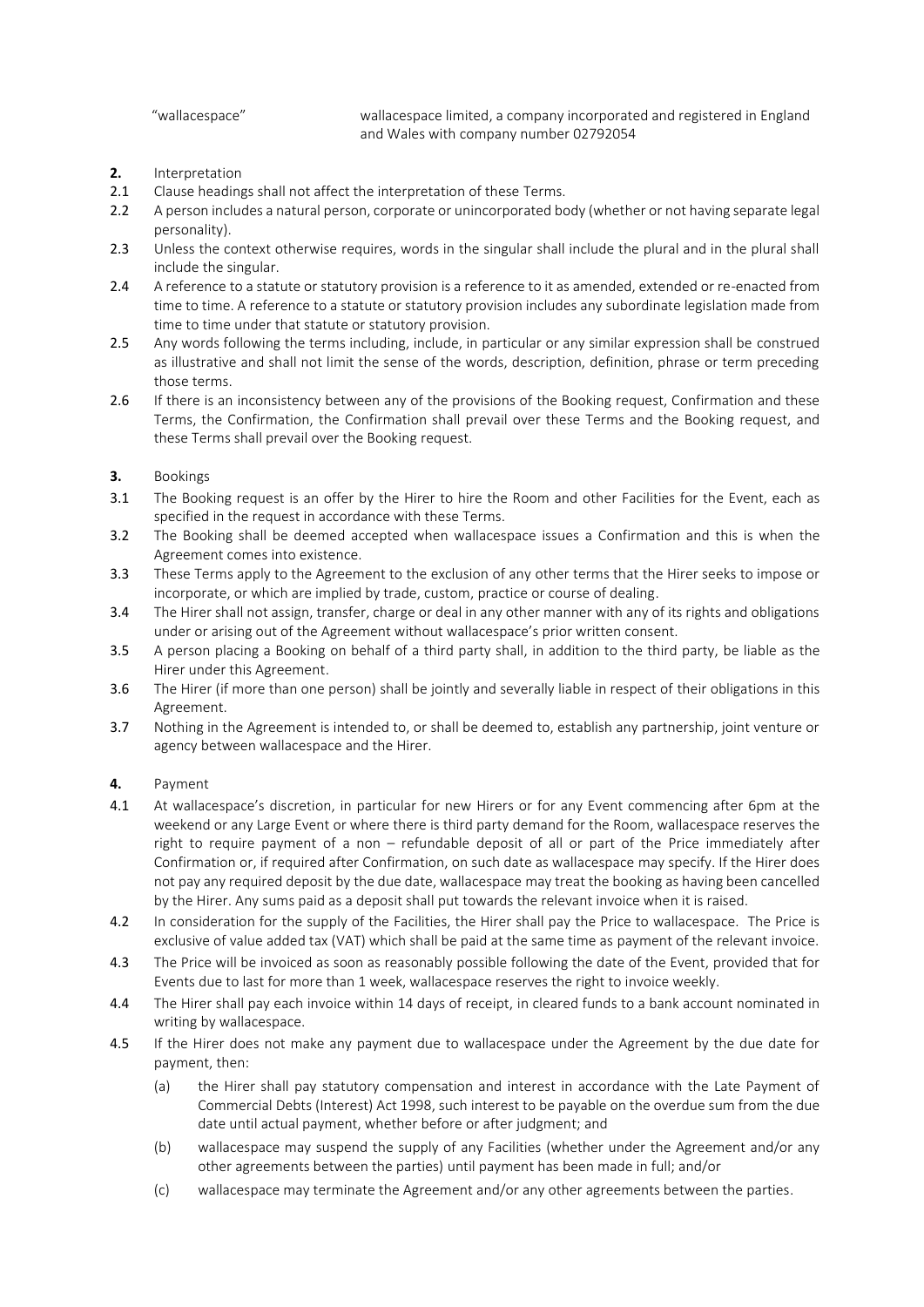- <span id="page-2-2"></span>4.6 All amounts due under the Agreement from the Hirer to wallacespace shall be paid by in full without any set-off, counterclaim, deduction or withholding (other than any deduction or withholding of tax as required by law).
- **5.** Venues and Rooms
- 5.1 For the avoidance of doubt, nothing in the Agreement will give the Hirer or any third party any right to occupy a particular Room and the Agreement is a contract for the supply of services only.
- <span id="page-2-0"></span>5.2 wallacespace reserves the right to:
	- (a) substitute an alternative room(s) of similar size and amenity to the Room; or
	- (b) substitute an alternative room(s) at an alternative Venue if the original Venue is unavailable.
	- In either case, wallacespace will endeavour to contact the Hirer before doing so.
- 5.3 wallacespace is entitled to accommodate other events, groups and activities in other rooms at the Venue.
- 5.4 wallacespace requires advance warning of any unusual activities taking place within the Room to allow for appropriate planning, including playing musical instruments, noisy activities, singing, dancing, painting and cooking. wallacespace is entitled to prohibit such activities from taking place if it believes they will interfere with or disturb other hirers or may, at its discretion, exercise its rights in clause [5.2.](#page-2-0)
- **6.** Durations<br>**6.1** The durat
- The duration of the Event is as set out in the Confirmation and the Hirer must adhere to the agreed start and finish times. Unless otherwise agreed, the Hirer shall vacate the Room at the finish time.
- 6.2 wallacespace's prior written consent is required for an extension to the Event duration, whether to commence before the agreed start time and/or end after the agreed finish time. If consent is given, wallacespace may charge the Hirer a surcharge of £150 per hour per Room. If the Hirer wishes to continue the Event after 1800hrs, wallacespace is entitled to adjust this rate accordingly and not adhere to any rates previously quoted or forming the Price. Prior notice to any additional surcharges will be given.
- **7.** Delegate numbers and data
- 7.1 The Hirer must supply a full and accurate list of Delegates to wallacespace at least 72 hours before the Event and alert wallacespace to any changes to that list as soon as possible.
- 7.2 If the number of Delegates at the Event is fewer than that specified in the Confirmation, the Price will be unaffected.
- 7.3 If the number of actual Delegates at the Event is greater than that specified in the Confirmation, wallacespace is entitled to increase the Price in line with the "per Delegate" charge specified in the Confirmation.
- 7.4 wallacespace reserves the right to exclude additional Delegates if the maximum capacity specified in the Confirmation for each Room would be exceeded.
- 7.5 The Hirer confirms and warrants that it has all the necessary consents and notices in place to enable lawful transfer of any Personal Data (as defined in the Data Protection Legislation and including any special categories of Personal Data) relating to Delegates provided to wallacespace whether in the Delegate list or otherwise (Delegate Data).
- 7.6 wallacespace shall:
	- (a) in respect of the Delegate Data, comply with all applicable requirements of the Data Protection Legislation;
	- (b) only process the Delegate Data for the purposes of the supply of the Facilities, compliance with its own security and health and safety policies, legal compliance in respect of the supply of the Facilities, and the security of the Venue, unless required by law otherwise to do so;
	- (c) ensure that it has in place appropriate technical and organisational measures to protect against unauthorised or unlawful processing of the Delegate Data and against accidental loss or destruction of, or damage to, Delegate Data, appropriate to the harm that might result from the unauthorised or unlawful processing or accidental loss, destruction or damage and the nature of the data to be protected, having regard to the state of technological development and the cost of implementing any measures;
	- (d) not transfer any Delegate Data outside of the European Economic Area unless the prior written consent of the Hirer has been obtained.
- <span id="page-2-1"></span>**8.** Cancellations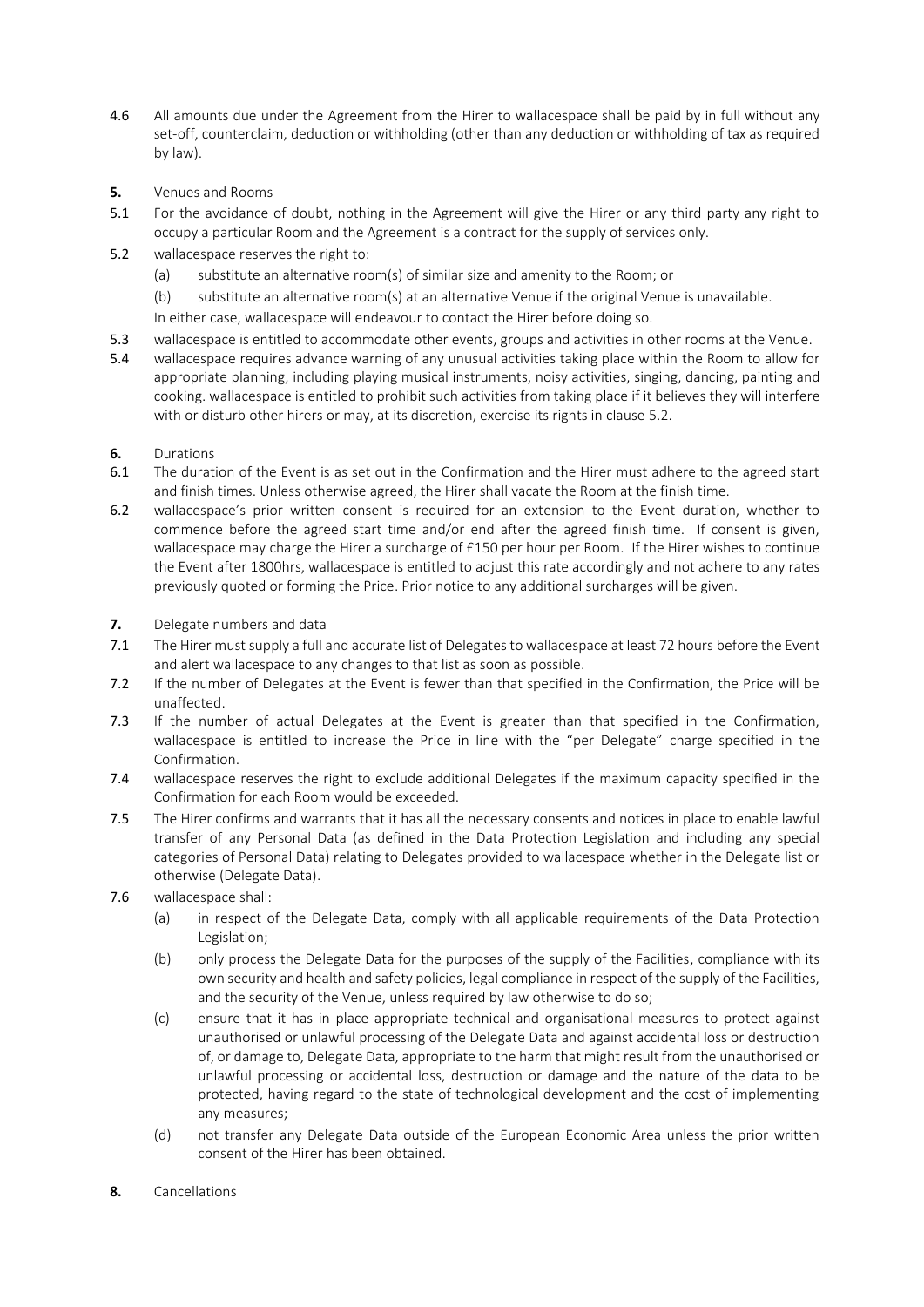- 8.1 Subject to claus[e 8.2,](#page-3-0) the Hirer may cancel a Booking by giving notice to wallacespace.
- <span id="page-3-0"></span>8.2 Cancellation charges will apply as set out in this clause [8.](#page-2-1) Clauses [4.3](#page-1-0) to [4.6](#page-2-2) (inclusive) shall apply to cancellation charges as if "Price" referred to the cancellation charges and "the date of the Event" referred to "the date when notice of cancellation is deemed to be received".
- 8.3 Cancellations are charged at the greater of £350 or the percentage of the Price as set out below:
	- (a) For an Event of 1 to 4 days and/or 1 to 4 Rooms (provided the Event does not commence after 6pm):

| Notice period before Event start date/time     | % of value of total Booking |
|------------------------------------------------|-----------------------------|
| More than 14 days                              | 0%                          |
| More than 7 days, up to and including 14 days  | 30%                         |
| More than 72 hours, up to and including 7 days | 60%                         |
| 72 hours or less                               | 100%                        |

(b) For an Event of 5 days or more and/or 5 Rooms or more and/or £5,000 or more (provided the Event does not commence after 6pm):

| Notice period before Event start date/time     | % of value of total Booking |
|------------------------------------------------|-----------------------------|
| More than 8 weeks                              | 0%                          |
| More than 6 weeks, up to and including 8 weeks | 30%                         |
| More than 2 weeks, up to and including 6 weeks | 60%                         |
| 2 weeks or less                                | 100%                        |

(c) For an evening (commencing after 6pm) Event and/or for a Large Event:

If the Booking is cancelled within 10 days prior to the Event, wallacespace may invoice the full Price in its absolute discretion.

- **9.** wallacespace's obligations
- 9.1 In consideration of the Price, wallacespace shall supply the Facilities to the Hirer.
- <span id="page-3-1"></span>9.2 wallacespace warrants that:
	- (a) it shall comply with all applicable laws, statutes and regulations from time to time in force in relation to the supply of the Facilities and operation of the Venue;
	- (b) it shall provide the Services with reasonable care and skill;
	- (c) the Equipment shall be in good working order; and
	- (d) any goods supplied as part of the Services, including food, drinks and stationery, shall be of satisfactory quality and fit for their obvious purpose.
- 9.3 wallacespace shall not be responsible for any failure to perform, delay in performance, temporary closure of a Venue, interruption or disruption to an Event or any Facilities, arising as a result of or in connection with (without limitation) mechanical breakdown, failure in electricity supply or telecommunications, flood, fire, government restriction, act of god, or any other reason outside wallacespace's control.
- 9.4 wallacespace shall maintain in force, with a reputable insurance company, public liability insurance at an amount not less than £5,000,000 to cover the liabilities that may arise under or in connection with the Agreement and shall produce to the Hirer on request both the insurance certificate giving details of cover and the receipt for the current year's premium in respect of each insurance.
- **10.** Hirer's obligations
- 10.1 The Hirer must comply with and shall procure that its officers, agents, employees and Delegates comply with:
	- (a) all applicable laws, statutes and regulations from time to time in force in relation to the hire and use of the Facilities and attendance at the Venue;
	- (b) any health and safety regulations, and security and other reasonable requirements that apply to the Venue and/or the Room and have been communicated to the Hirer;
	- (c) any instructions from any member of wallacespace staff in the event of a fire or other emergency or in respect of any other security or health and safety matters.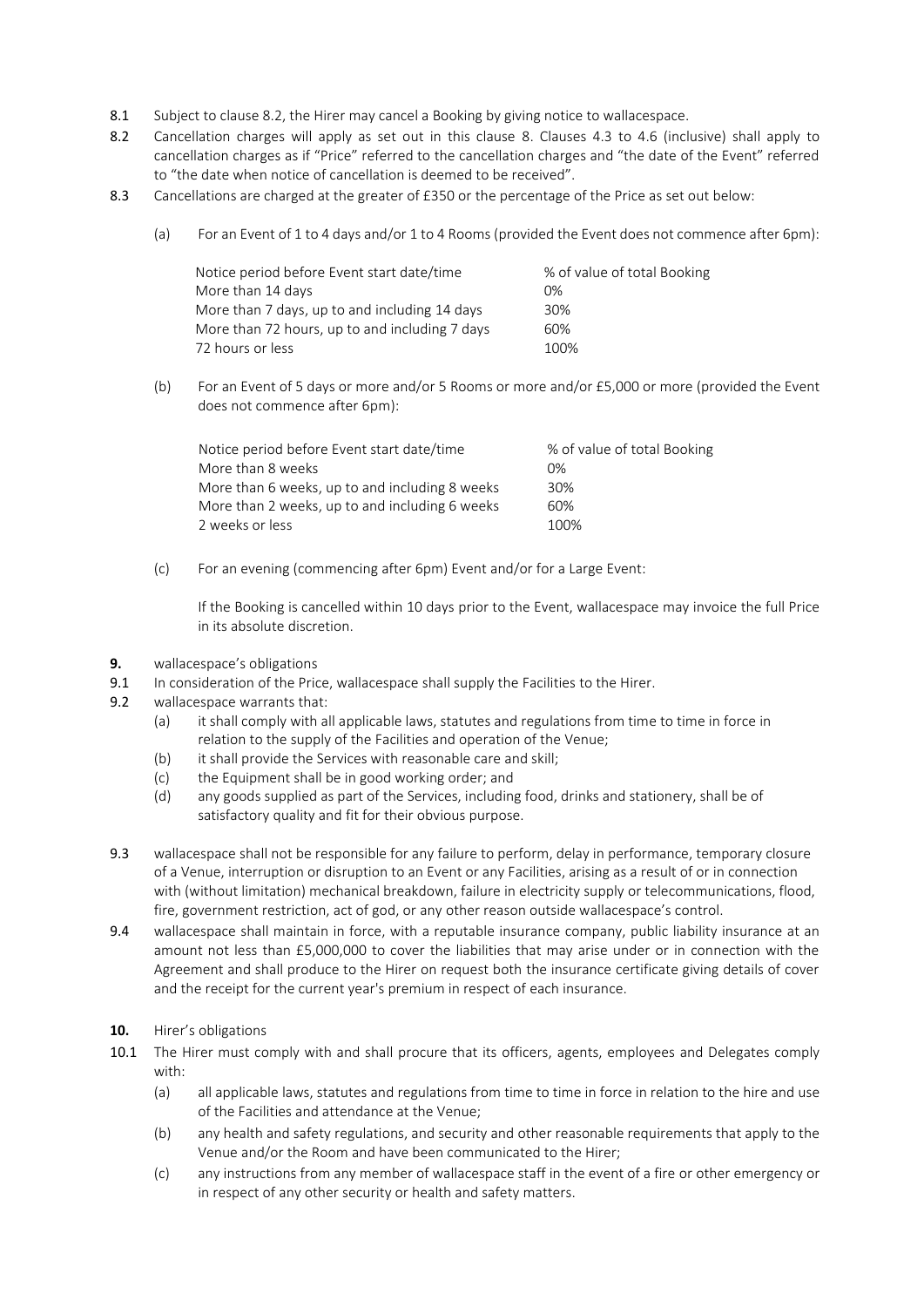- 10.2 The Hirer shall not hold itself out to be connected to wallacespace, nor, without the prior written consent of wallacespace, use the wallacespace name or logos on any promotional or other materials.
- 10.3 The Hirer will not affix any poster, notice, placard, sign or other item to any part of the Venue or Room nor erect any display or stand unless wallacespace's prior written agreement has been obtained.
- 10.4 The Hirer will be responsible for keeping proper order and for ensuring that all Delegates behave in an appropriate manner. This includes the treatment of wallacespace staff with respect, not causing damage to the Venue or Equipment, not introducing any malicious or technologically harmful material to wallacespace's tech systems and not using the tech systems for any unlawful purpose. wallacespace reserves the right to exclude any Delegate from the Venue who does not behave in such a manner.
- 10.5 Externally purchased or produced food and drink may not be brought into the Venue for consumption. In particular, other than that supplied by wallacespace, wines, spirits or other beverages are not permitted to be brought into the Venue for consumption unless prior written consent has been given by wallacespace and wallacespace's "corkage" charges from time to time shall be added to, and payable with, the Price.
- 10.6 The Hirer shall indemnify wallacespace from and against all claims, demands, actions, costs, expenses, damages, penalties or proceedings arising out of or connected with any loss or theft of or damage to any property of any person at the Venue, damage to the Venue or Facilities, or any death or injury of any person at the Venue as a result of any act or omission of the Hirer or its officers, employees, agents or Delegates or any other person on the Venue with the actual or implied authority of any of them.
- 10.7 The Hirer shall maintain in force, with a reputable insurance company, public liability and any other insurance at an amount not less than £2,000,000 to cover the liabilities that may arise under or in connection with the Agreement and shall produce to wallacespace on request both the insurance certificate giving details of cover and the receipt for the current year's premium in respect of each insurance.
- **11.** COVID-19 Clause

Both parties acknowledge the ongoing COVID-19 crisis in the UK and accept their obligation to comply with any official guidance from UK Government. The parties agree to communicate without delay any issues they may have in performing their obligations under this agreement. You [organiser]acknowledge that COVID-19 may require us to take one or more of the following measures for the safety of our staff and the safety of delegates attending the event to which this booking relates:

(i) impose maximum delegate numbers at the event;

- (ii) limit food or drink availability;
- (iii) impose specific requirements regarding personal protective equipment
- such as the wearing of masks;
- (iv) limit any planned entertainment for your event;
- (v) designate alternative entrance and exit routes.

In some circumstances we might consider revising your booking fee.

If we are obliged due to specific Government restrictions, to close our venue, we may offer you an alternative date for the event but if that cannot be agreed the booking will be deemed cancelled and your deposit will be returned in full with no further payment required.

If you are unable to provide the agreed delegate numbers because of infections or travel restrictions, then we will offer you either a proportionate reduced fee for the event or agree to cancel the booking and return your deposit and any additional sums already paid in accordance with mia guidelines. If delegate numbers decrease below 70% of the contracted number (notified by the organiser in writing a minimum of 15 working days prior to event), we reserve the right to cancel the event.

- **12.** Limitation and Exclusions of Liability
- <span id="page-4-0"></span>12.1 Nothing in the Agreement shall limit or exclude wallacespace's liability for:
	- (a) death or personal injury caused by its negligence, or the negligence of its personnel, agents or subcontractors;
	- (b) fraud or fraudulent misrepresentation; or
	- (c) any other liability which cannot be limited or excluded by applicable law.
- <span id="page-4-1"></span>12.2 Subject to clause [12.1,](#page-4-0) wallacespace shall not be liable to the Hirer, whether in contract, tort (including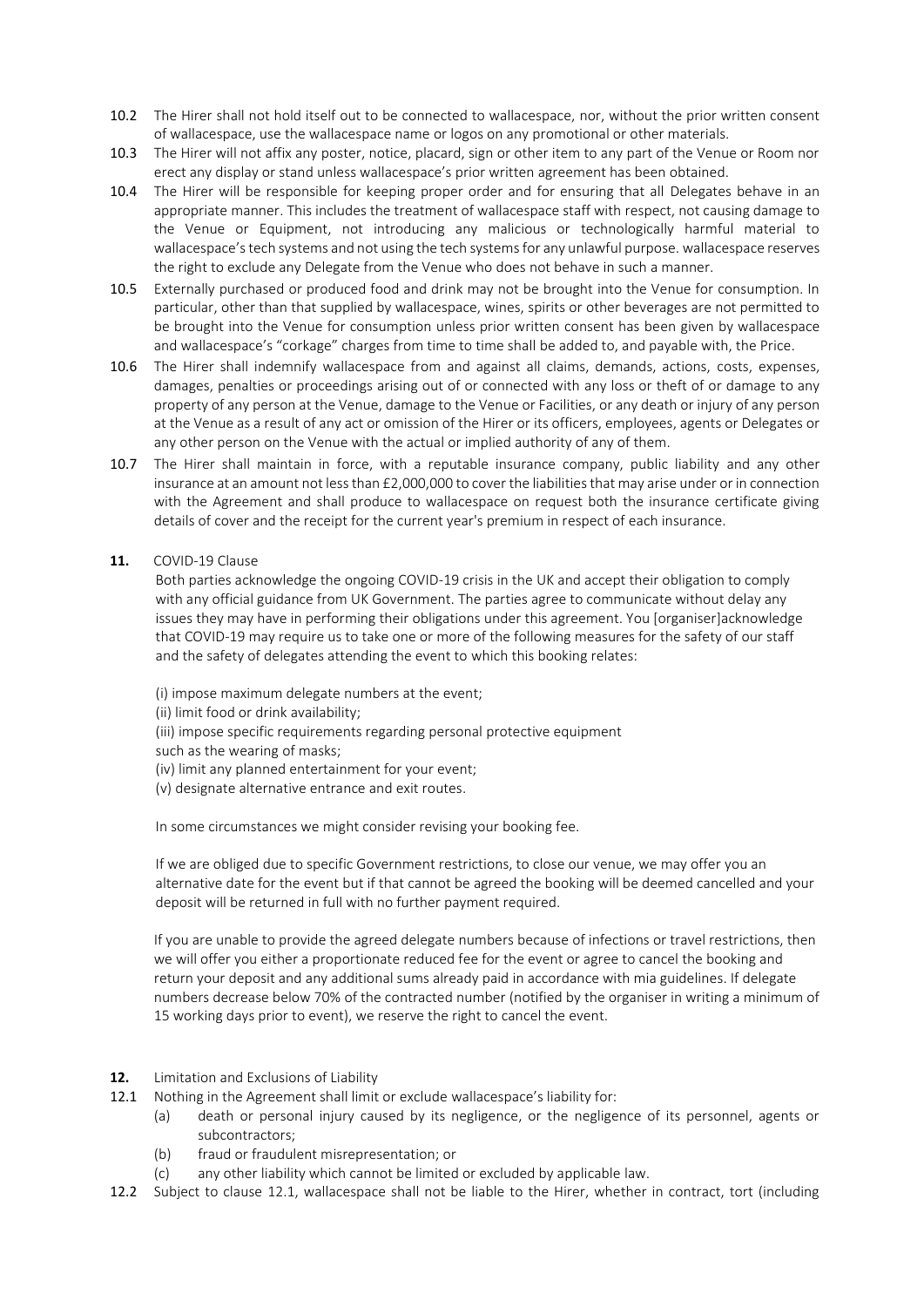negligence), for breach of statutory duty, or otherwise, arising under or in connection with the Agreement for:

- (a) loss of profits;
- (b) loss of sales or business;
- (c) loss of agreements or contracts;
- (d) loss of anticipated savings;
- (e) loss of use or corruption of software, data or information;
- (f) loss of or damage to goodwill; and
- (g) any indirect or consequential loss.
- 12.3 Subject to clause [12.1,](#page-4-0) [12.2](#page-4-1) and 12.5, wallacespace's total liability to the Hirer, whether in contract, tort (including negligence), breach of statutory duty, or otherwise, arising under or in connection with the Agreement shall be limited to the part of the Price actually paid to wallacespace.
- 12.4 In light of the warranties given in clause [9.2](#page-3-1) and that the Hirer is likely to obtain benefit from the use of the Facilities in any case, the conditions implied by sections 3, 4 and 5 of the Supply of Goods and Services Act 1982 are, to the fullest extent permitted by law, excluded from this agreement.
- 12.5 Whilst reasonable efforts will be made to ensure that the Facilities are safe and secure, wallacespace does not accept any liability for:
	- (a) any loss or damage suffered by the Hirer, its officers, agents, employees and Delegates caused by the acts or omissions of Delegates or any other third party at the Venue;
	- (b) any theft, loss or damage to the Hirer's and Delegates' property;
	- (c) any theft, loss or damage to the Hirer and Delegates caused by any third party using wallacespace's tech systems for any unlawful purpose.

The Hirer and Delegates are responsible for keeping their property safe and secure, and should configure their own IT and use their own firewalls and virus protection software.

## **13.** Termination

- 13.1 Without affecting any other right or remedy available to it, wallacespace may terminate the Agreement with immediate effect by giving written notice to the Hirer if:
	- (a) the Hirer commits a material breach of any term of the Agreement which breach is irremediable or (if such breach is remediable) fails to remedy that breach within a period of 1 day after being notified to do so;
	- (b) being a company or a limited liability partnership, the Hirer takes, or is subject to, any step or action in connection with its entering administration, provisional liquidation or any composition or arrangement with its creditors (other than in relation to a solvent restructuring), being wound up (whether voluntarily or by order of the court, unless for the purpose of a solvent restructuring), having a receiver appointed to any of its assets or ceasing to carry on business or, if the step or action is taken in another jurisdiction, in connection with any analogous procedure in the relevant jurisdiction;
	- (c) the Hirer suspends, or threatens to suspend, or ceases or threatens to cease to carry on all or a substantial part of its business; or
	- (d) being an individual, the Hirer dies or takes, or is subject to, any step or action in connection with his/her bankruptcy;
	- (e) the Hirer's financial position deteriorates to such an extent that in the wallacespace's opinion the Hirer's capability to adequately fulfil its obligations under the Agreement has been placed in jeopardy.
- 13.2 On termination of the Agreement for whatever reason:
	- (a) the Hirer shall immediately pay to wallacespace all of the wallacespace's outstanding unpaid invoices and interest and, in respect of Facilities supplied but for which no invoice has been submitted, wallacespace may submit an invoice, which shall be payable immediately on receipt;
	- (b) termination of the Agreement shall not affect any of the rights, remedies, obligations or liabilities of the parties that have accrued up to the date of termination, including the right to claim damages in respect of any breach of the Con Agreement tract which existed at or before the date of termination.
- **14.** Notices
- 14.1 Any notice or other communication given to a party under or in connection with the Agreement shall be in writing and shall be:
	- (a) delivered by hand or by pre-paid first-class post or other next working day delivery service:
		- (i) to the Hirer at its registered office or principal place of business in the UK, or at any address